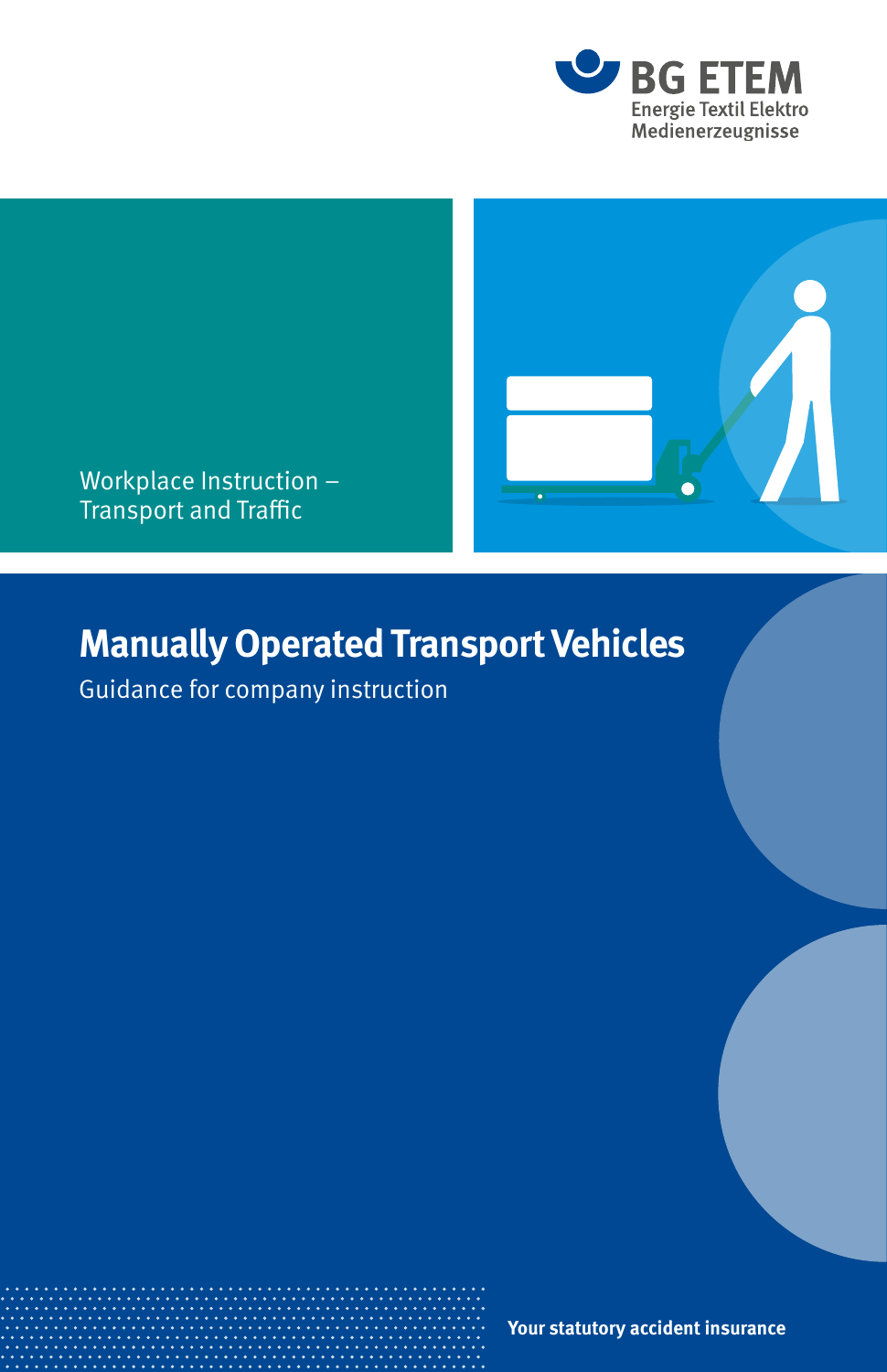### **Picture credits: Left side:** patrickheagney/iStock-15230797 **Right side:** Kajetan Kandler/BG ETEM tubular steel truck: fetra Fechtel Transportgeräte GmbH

### **German Social Accident Insurance Institution for the Energy, Textile, Electrical and Media Products Sectors**

Gustav-Heinemann-Ufer 130 50968 Cologne, Germany Telephone +49 (0)221/3778-0 Fax +49 (0)221/3778-1199

- ∰ www.bgetem.de
- Q. facebook.com/bgetem



- Y twitter.com/bg\_etem
- ര്ര instagram.com/bg\_\_etem
	- - xing.to/bgetem



m<sub>a</sub> de.linkedin.com/company/bgetem

### **Seminars <b>Seminars**

Seminars on this and other subjects related to occupational safety can be found online at our seminar database site.

**www.bgetem.de** Webcode 14363753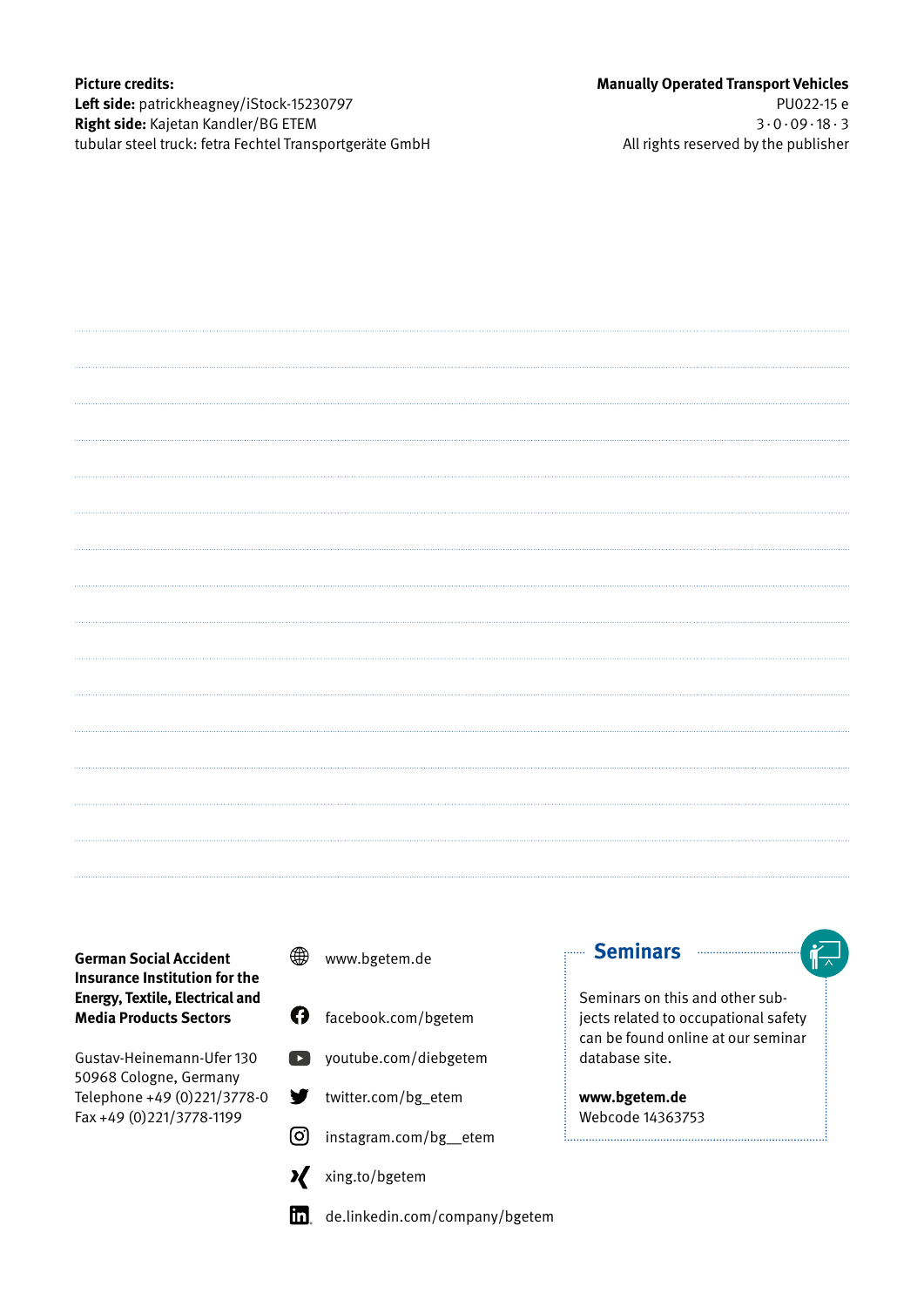# **The handling of manually operated transport vehicles needs to be mastered**

### **Facts**

Incorrect handling of pallet trucks, hand trucks and other means of transportation is the cause of a significant number of inhouse transportation accidents. For the

safe use of manually operated transport vehicles it is important to follow the organizational rules for handling and maintenance.

### **Frequent injuries caused by transport accidents**

- Broken bones, contusions and injuries to hands or fingers due to getting hit or trapped
- Cuts due to sharp or rough edges
- Concussions, sprains, contusions and fractures due to slipping and stumbling
- Spinal damage, sprains and torn muscles due to incorrect working position when lifting





**Safety shoes**

Must be worn when transport work is performed.